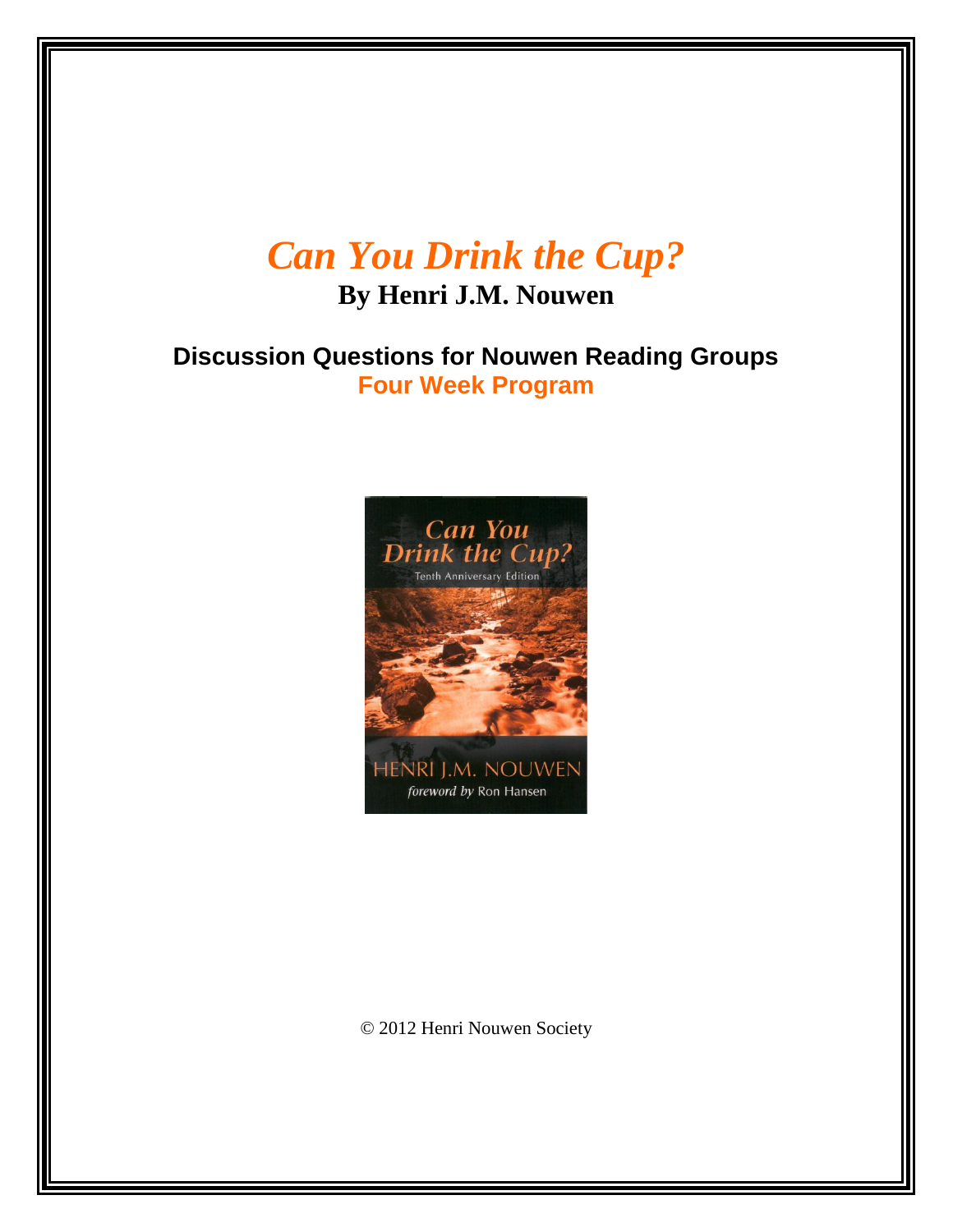## *Can You Drink the Cup?*

#### **by Henri J. M. Nouwen**

 $\odot$  1996, 2006<sup>1</sup> Notre Dame, IN: Ave Maria Press, Inc., (softcover)

#### **Discussion Questions for Nouwen Reading Groups**

Prepared by Claire S. Merritt Recommended number of meetings for this book: 4

#### **Meeting # 1: (pp. 13-21 or 16-25)**

#### **Prologue:** *The Chalice and the Cup* **Introduction:** *The Question*

Henri Nouwen begins this deeply personal book with the story of his early vocation to the priesthood and his ordination in 1957, at which time his uncle, a priest, gave to Henri the gold chalice that he had used for many years. In his later years, while living and working at the L'Arche Daybreak Community<sup>2</sup>, Henri reflects on Jesus' question to James and John: "Can you drink the cup that I am going to drink?" The cup becomes a metaphor for life, and the question for all of us becomes "Can we hold the cup of life in our hands? Can we lift it up for others to see and can we drink it to the full?" (pp. 20-21 or 24).

#### **Discussion questions – Week 1:**

l

- 1. Henri's early vocation to become a priest was enthusiastically supported by his grandmother. What did you want to become when you were a child? How was your dream encouraged or discouraged? Did you pursue an early vocation or did your interests change as you got older?
- 2. Instead of the gold chalice he received from his uncle, Henri used a glass cup when celebrating the Eucharist at L'Arche Daybreak. What symbolic differences do you see between a chalice and a cup?
- 3. In what ways does the metaphor of "the cup of life" resonate for you?

#### **Notes**

<sup>&</sup>lt;sup>1</sup> The 1996 edition includes 12 black & white illustrations by Jane Pitz. The 10<sup>th</sup> anniversary edition (2006) includes 3 of the illustrations and a foreword by Ron Hansen.

 $2^2$  L'Arche is an international federation of over 100 communities where people with developmental disabilities and those who care for them live, work and share life together. Canadian Jean Vanier founded L'Arche in France in 1964.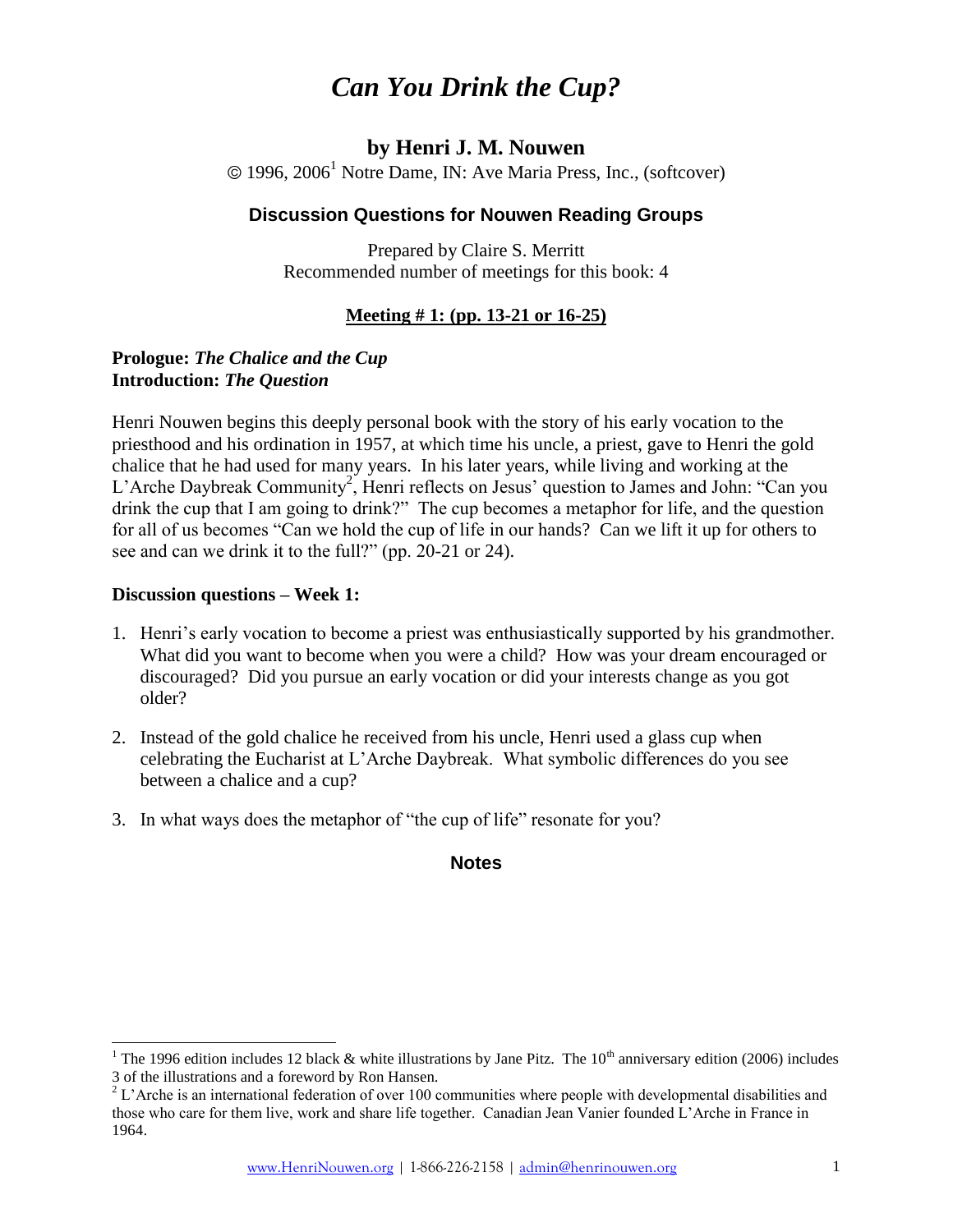#### **Meeting # 2 – Part 1 –** *Holding the Cup* **(pp. 25-51 or 28-56)**

By means of the metaphor of holding a cup of wine Henri examines the importance of looking at one's life, of reflecting upon all it contains, both sorrow and joy.

#### **Discussion questions – Week 2:**

#### **Chapter 1 –** *Holding*

- 1. Henri states that "just living life is not enough. We must know what we are living" (p. 26 or 29). Do you make it a practice to evaluate your life and, if so, what have you discovered?
- 2. Why, according to Henri, is it useless to "compare our lives with those of others?" (p. 28 or 31). What challenges do you face when you accept your life as unique?

#### **Chapter 2 –** *The Cup of Sorrow*

- 1. Have you ever lived or worked with people who were marginalized in some way? How did you respond to them?
- 2. Our world is filled with sorrow and pain. How do you respond to universal suffering?
- 3. What can Jesus' suffering teach us about facing our own sorrows?

#### **Chapter 3 –** *The Cup of Joy*

- 1. Henri describes the joy he has found at L'Arche Daybreak. Have you ever experienced joy in the midst of sorrow and tragedy? What did your joy consist of?
- 2. While describing Jesus' agony in the Garden of Gethsemane Henri says: "When we are crushed like grapes, we cannot think of the wine we will become" (p. 49 or 54). In what ways have you been transformed by suffering?
- 3. If the experience of sorrow is often a prerequisite to finding joy, does this mean that we shouldn't try to alleviate people's suffering? How do you think we should relate to those who suffer?

#### **Notes**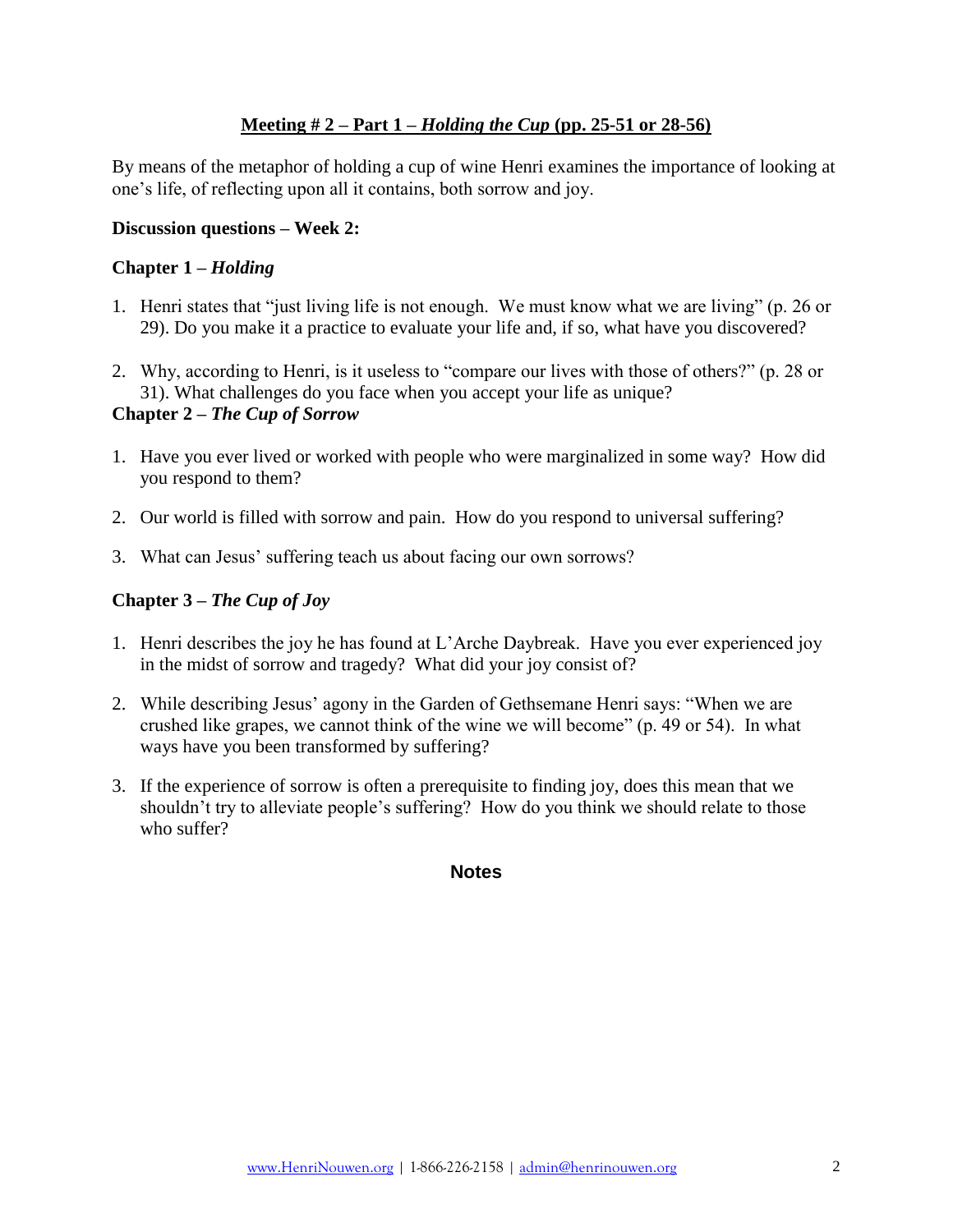#### **Meeting # 3 – Part 2 –** *Lifting the Cup* **(pp. 55-75 or 60-81)**

Henri uses the image of lifting the cup to explore the importance of living our lives in community.

#### **Chapter 4 –** *Lifting*

- 1. Henri recalls the ritual of drinking wine in his childhood home. Does your family have special rituals for certain occasions? Describe them. What do they mean to you?
- 2. Henri compares community to a mosaic in which every small piece, no matter how seemingly insignificant by itself, has an essential role to play. Think of someone in your family or church community and describe how he or she is an important part of the whole.
- 3. Do you find it easy or difficult to live your life in community? Which communities are the most important to you? Why?

#### **Chapter 5 –** *The Cup of Blessings*

- 1. Henri uses the story of Trevor and his toast to illustrate how the cup of sorrow and joy can become the cup of blessings. Can you recall a similar experience in your life where an initially tense situation was changed into celebration because of what someone did to break the ice?
- 2. In what sense is the cup of the Eucharist a cup of blessings? How does it differ from the cup of God's wrath?
- 3. "The Eucharist is that sacred mystery through which what we lived as a curse, we now live as a blessing" (p. 68 or 75). How do you interpret this statement?

#### **Chapter 6 –** *To Life*

- 1. Which occasions do you celebrate in your family and what do these celebrations mean to you?
- 2. Henri devotes most of this chapter to recounting the celebration of Bill's *Life Story Book*. In what ways have you celebrated the lives of persons who have been important to you?
- 3. Henri states: "But when we lift our cup to life, we must dare to say: 'I am grateful for *all* that has happened to me and led me to this moment" (p. 75 or 80). Why is it important to be grateful for everything that has happened in our lives, both the good and the bad?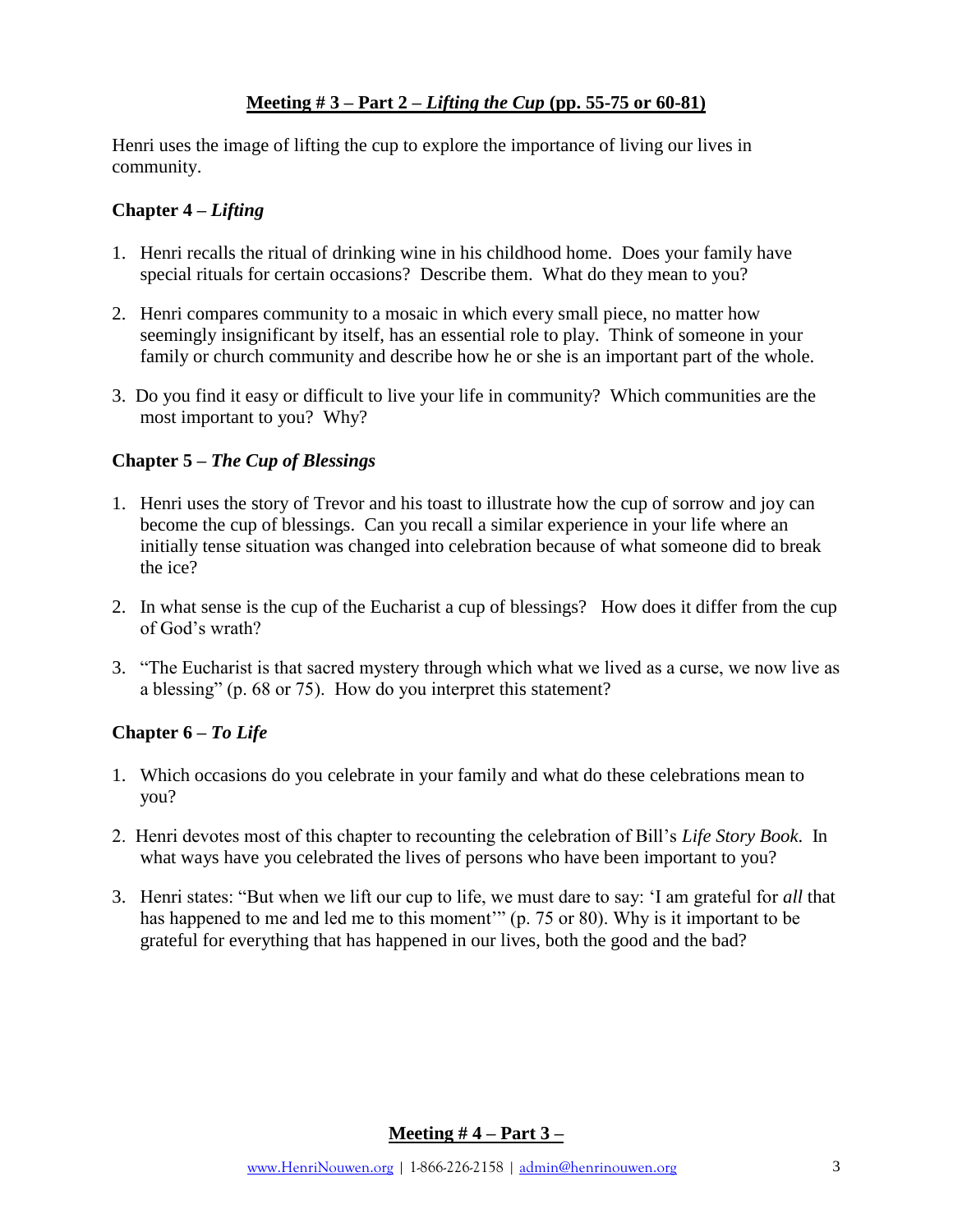#### *Drinking the Cup* **(pp. 79-101 or 84-112) Conclusion –** *The Answer* **(pp. 102-107 or 114-119) Epilogue –** *One Cup, One Body* **( pp. 109-111 or 120-123)**

Drinking the cup is the symbol for living life fully and claiming it as one's own. By means of stories from his own life, especially his experiences at L'Arche Daybreak, Henri explains the meanings of this symbol.

#### **Chapter 7 –** *Drinking*

- 1. Henri says that "having a drink together is a sign of friendship, intimacy, and peace" (p. 80 or 85). Think of times in your life when this has been true for you.
- 2. "Drinking the cup of life is fully appropriating and internalizing our own unique existence, with all its sorrows and joys" (p. 81 or 86-87). Why is this often very difficult to do?
- 3. In what sense is drinking the cup of life more than just "making the best of it"?
- 4. What is spiritual greatness according to Henri? Do you agree?

#### **Chapter 8 –** *The Cup of Salvation*

- 1. Henri quotes Jean Vanier, the founder of L'Arche, who explained to the Daybreak members that they were sending those who were leaving them on a mission to bring to others some of the love they had shared. How can this explanation help ease the pain of parting with those we love?
- 2. What enabled Jesus, and enables us, to transform the cup of the joy and sorrow of our lives into a cup of salvation?
- 3. What are some of the addictions and compulsions that entrap us? What do they all have in common? How can we overcome them?
- 4. Henri says: "Salvation is not only a goal for the afterlife. Salvation is a reality of every day that we can taste here and now" (p. 91 or 100). Give examples from your own life when you have tasted this cup of salvation.

#### **Chapter 9 –** *To the Bottom*

- 1. Do you avoid silence or do you actively seek it? Where in our noisy world can we find it? How does it help us "drink our cup"?
- 2. Henri states: "We cannot live a spiritual life in secrecy" (p. 96 or 106). Do you find it easy or difficult to share the contents of your cup with others? Why is it important to have trusted friends to whom we can reveal our true selves?
- 3. How does action differ from busyness, vocation from wanting?
- 4. What do you find difficult in the disciplines of silence, word and action?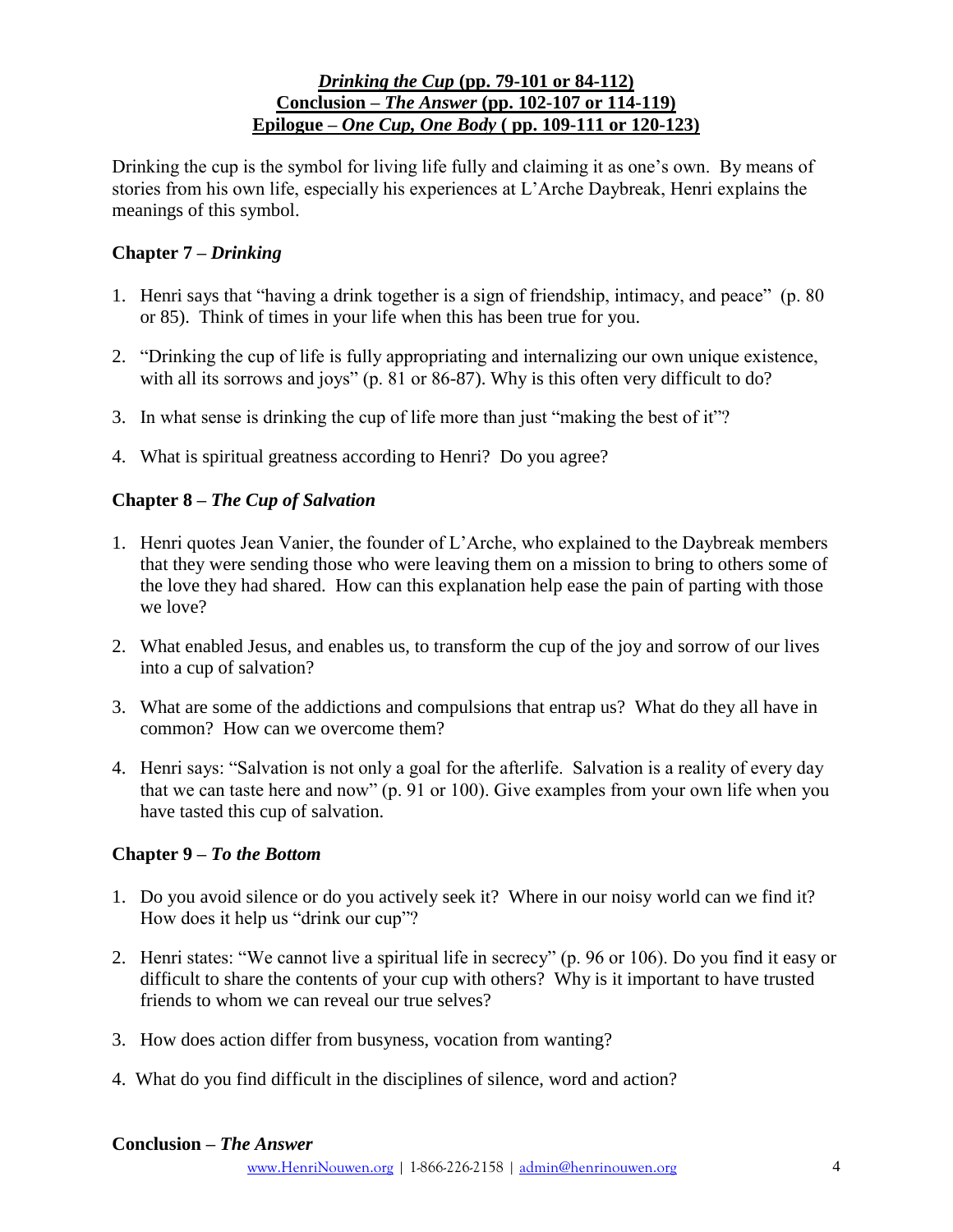- 1. The disciples John and James did not know what they were saying yes to when they said that they could drink the cup that Jesus offered them. What in your life have you said yes to that turned out to be very different from what you expected?
- 2. How have Jesus and the Holy Spirit enabled you to drink the cup of your life?

#### **Epilogue –** *One Cup, One Body*

1. Henri concentrates on the celebration of the Eucharist in order to reflect on two things: (1) his forty years as a priest and (2) the unifying power of the sacrament by means of which "we are transformed into the one body of the living Christ, always dying and always rising for the salvation of the world" (p.111 or 123). What meaning does the Eucharist have for you?

**Notes**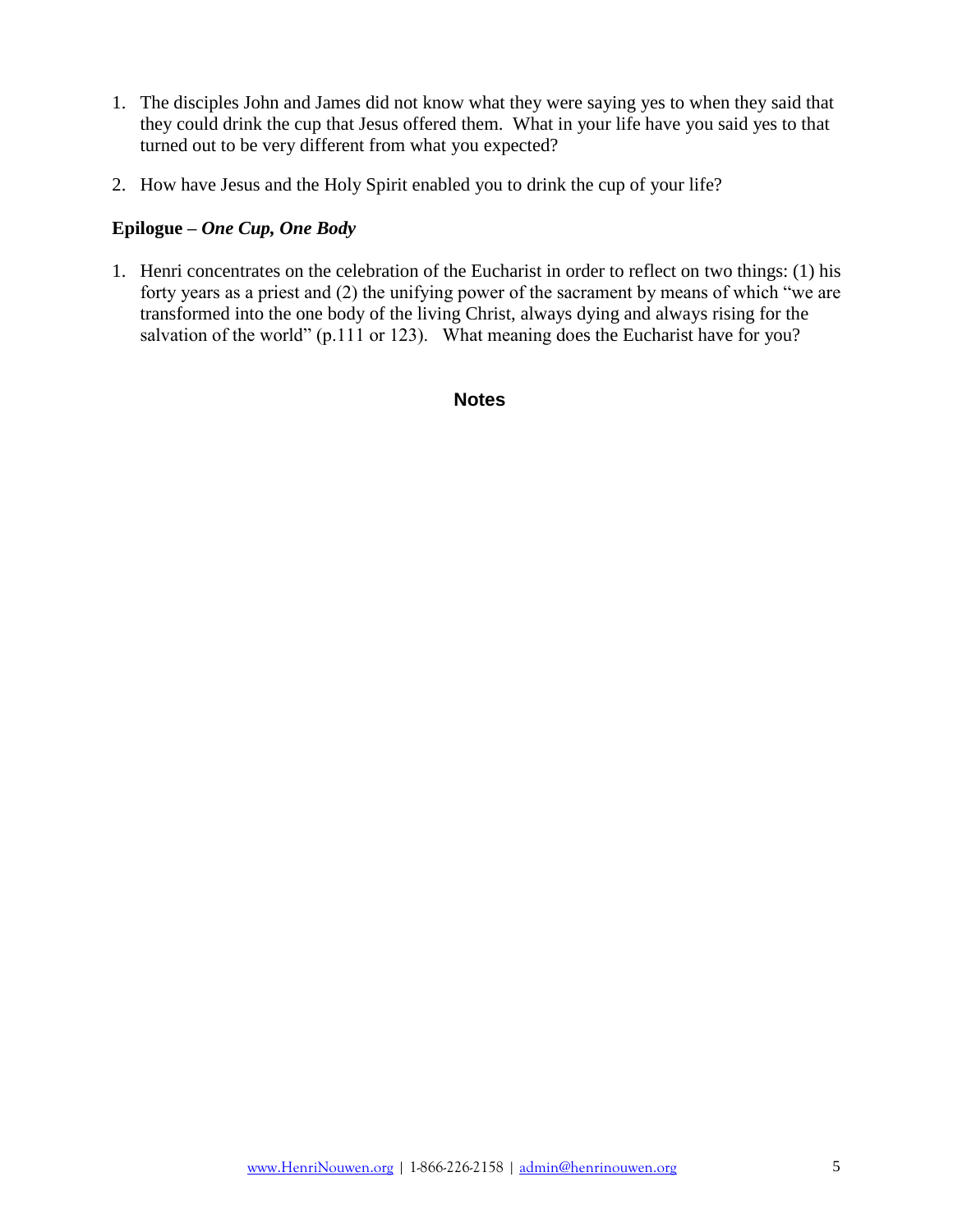

## **About Henri Nouwen**

The internationally renowned priest and author, respected professor and beloved pastor Henri J.M. Nouwen wrote over 40 books on the spiritual life. He corresponded regularly in English, Dutch, German, French and Spanish with hundreds of friends and reached out to thousands through his Eucharistic celebrations, lectures and retreats. Since his death in 1996, ever-increasing numbers of readers, writers, teachers and seekers have been guided by his literary legacy. Nouwen's books have sold over 2 million copies and been published in over 22 languages.

Born in Nijkerk, Holland, on January 24, 1932, Nouwen felt called to the priesthood at a very young age. He was ordained in 1957 as a diocesan priest and studied psychology at the Catholic University of Nijmegen. In 1964 he moved to the United States to study at the Menninger Clinic. He went on to teach at the University of Notre Dame, and the Divinity Schools of Yale and Harvard. For several months during the 1970s, Nouwen lived and worked with the Trappist monks in the Abbey of the Genesee, and in the early 1980s he lived with the poor in Peru. In 1985 he was called to join L'Arche in Trosly, France, the first of over 100 communities founded by Jean Vanier where people with developmental disabilities live with assistants. A year later Nouwen came to make his home at L'Arche Daybreak near Toronto, Canada. He died suddenly on September 21<sup>st</sup>, 1996, in Holland and is buried in King City, Ontario, not far from the Daybreak Community.

Nouwen believed that what is most personal is most universal. He wrote, "By giving words to these intimate experiences I can make my life available to others." His spirit lives on in the work of the Henri Nouwen Society, Henri Nouwen Stichting (Holland), the Henri Nouwen Legacy Trust, the Henri J. M. Nouwen Archives and Research Collection, and in all who live the spiritual values of solitude, community and ministry, to which he dedicated his life.

> For more information about Henri Nouwen, his writing and the work of the Henri Nouwen Society visit: [www.HenriNouwen.org.](http://www.henrinouwen.org/henri/about/)

 $\overline{a}$ <sup>3</sup> Photo of children with Henri in Guatemala by Peter Weiskel

<sup>4</sup> Henri Nouwen in Ukraine.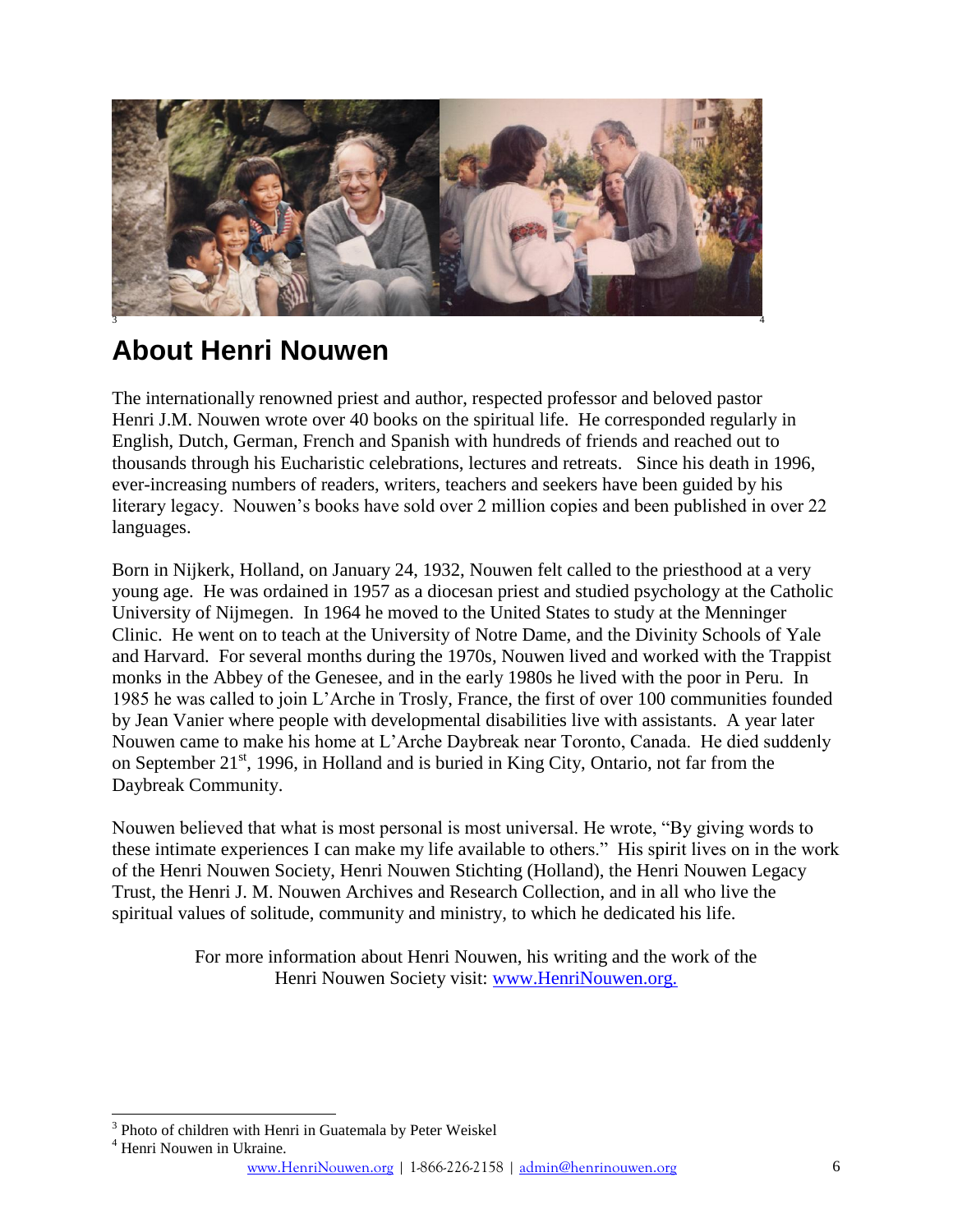## **Nouwen Reading Group Book:\_\_\_\_\_\_\_\_\_\_\_\_\_\_\_\_\_\_\_\_\_\_\_\_\_\_\_\_\_\_\_**

## **Group Members**:

| <b>Name</b> | <b>Phone Number</b> | E-mail |
|-------------|---------------------|--------|
|             |                     |        |
|             |                     |        |
|             |                     |        |
|             |                     |        |
|             |                     |        |
|             |                     |        |
|             |                     |        |
|             |                     |        |
|             |                     |        |
|             |                     |        |
|             |                     |        |
|             |                     |        |
|             |                     |        |

#### **Leadership tasks that could be shared within your group:**

| Date of<br>meeting | Prayer/song<br>and check-in<br>with each<br>other | <b>Video or DVD</b><br>segments:<br>Journey of the<br>Heart | <b>Reader:</b><br>themes,<br>questions, text<br>passages | <b>Discussion</b><br>leader | <b>Refreshments</b> |
|--------------------|---------------------------------------------------|-------------------------------------------------------------|----------------------------------------------------------|-----------------------------|---------------------|
|                    |                                                   |                                                             |                                                          |                             |                     |
|                    |                                                   |                                                             |                                                          |                             |                     |
|                    |                                                   |                                                             |                                                          |                             |                     |
|                    |                                                   |                                                             |                                                          |                             |                     |
|                    |                                                   |                                                             |                                                          |                             |                     |
|                    |                                                   |                                                             |                                                          |                             |                     |
|                    |                                                   |                                                             |                                                          |                             |                     |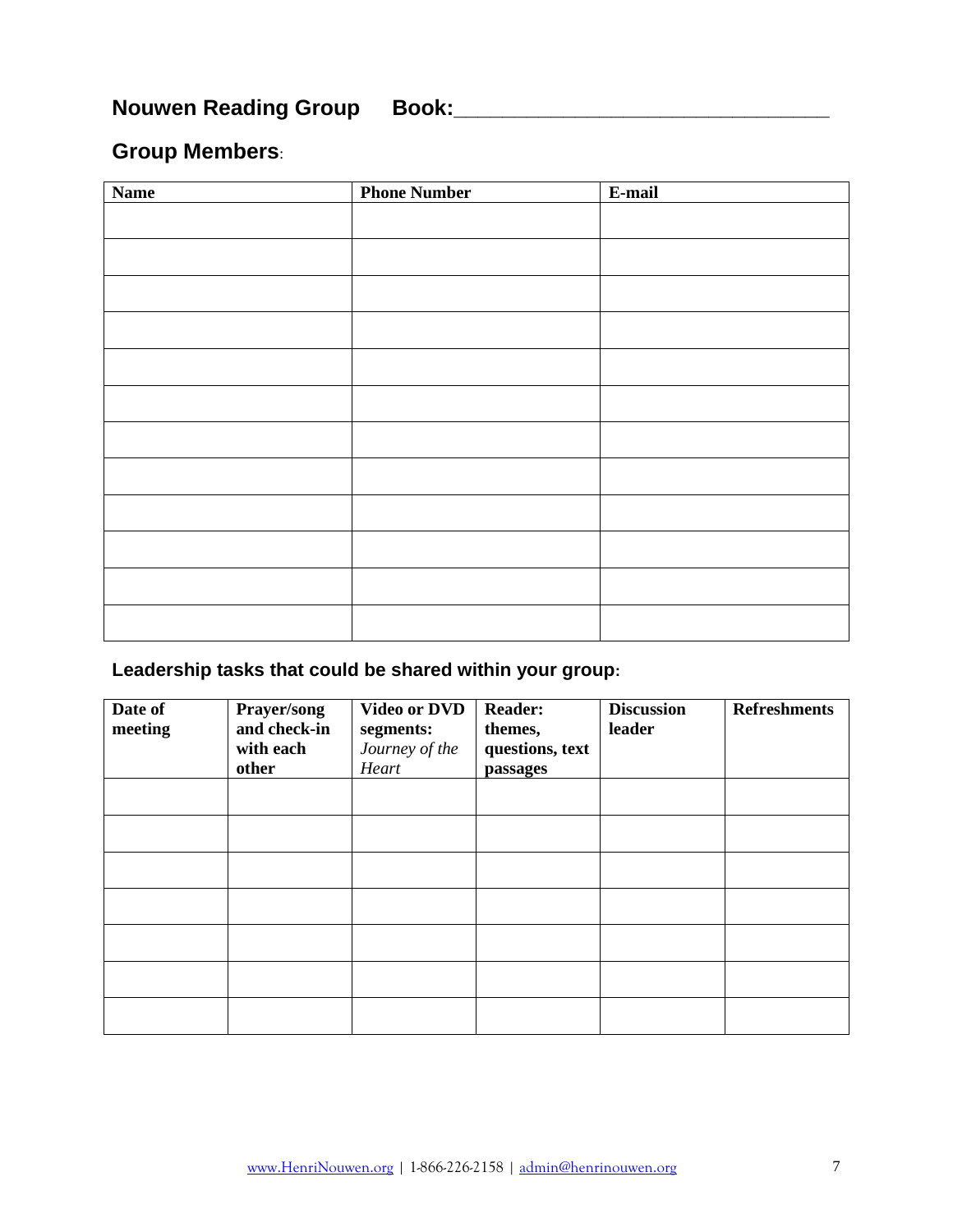

### Nouwen Reading Groups Feedback Form

Thank you for your interest in Nouwen Reading Groups! We would be most appreciative if you could take a few minutes at the end of your last meeting to complete this feedback form and send to us in the return envelope provided. We are eager to hear about your experience in the group and about the materials prepared by the Henri Nouwen Society. We continue to learn as we go along and with your help, we hope to improve and expand our offerings. Blessings!

1. Why did you decide to start/join a Nouwen reading group? (check as many as are appropriate for you)

| $\Box$ Enjoy discussing books $\Box$ Interested in discussions of a spiritual nature |                                        |
|--------------------------------------------------------------------------------------|----------------------------------------|
| $\Box$ Enjoy getting together with friends for any reason                            | $\Box$ Want to meet new people who are |
| interested in spirituality $\Box$ Nouwen's writing resonates with me                 |                                        |
| $\Box$ Did not know Nouwen's work but was interested $\Box$ Other:                   |                                        |

2. How did you invite people to join your reading group/hear about the reading group?

\_\_\_\_\_\_\_\_\_\_\_\_\_\_\_\_\_\_\_\_\_\_\_\_\_\_\_\_\_\_\_\_\_\_\_\_\_\_\_\_\_\_\_\_\_\_\_\_\_\_\_\_\_\_\_\_\_\_\_\_\_\_\_\_\_\_\_\_\_\_\_

| $\square$ Spoke with friends/co-workers           | $\Box$ Notice in church bulletin/newsletter |
|---------------------------------------------------|---------------------------------------------|
| $\Box$ Announcement to congregation $\Box$ Other: |                                             |

3. What book did you reflect on?

4. Why were you interested in discussing this particular book?

5. How would you evaluate the Henri Nouwen Society reflection guide? (please circle appropriate number)

\_\_\_\_\_\_\_\_\_\_\_\_\_\_\_\_\_\_\_\_\_\_\_\_\_\_\_\_\_\_\_\_\_\_\_\_\_\_\_\_\_\_\_\_\_\_\_\_\_\_\_\_\_\_\_\_\_\_\_\_\_\_\_\_\_\_\_\_\_\_\_\_

| Not helpful |             |                |                                                                      |  |  | Extremely helpful |                             |
|-------------|-------------|----------------|----------------------------------------------------------------------|--|--|-------------------|-----------------------------|
|             | $1 \quad 2$ | $\overline{3}$ | 4 5 6 7 8                                                            |  |  |                   |                             |
|             |             |                | 6. How was the reflection guide used?                                |  |  |                   |                             |
|             |             |                | $\Box$ Used it as a starting point only $\Box$ Followed it carefully |  |  |                   | $\Box$ Didn't use it at all |